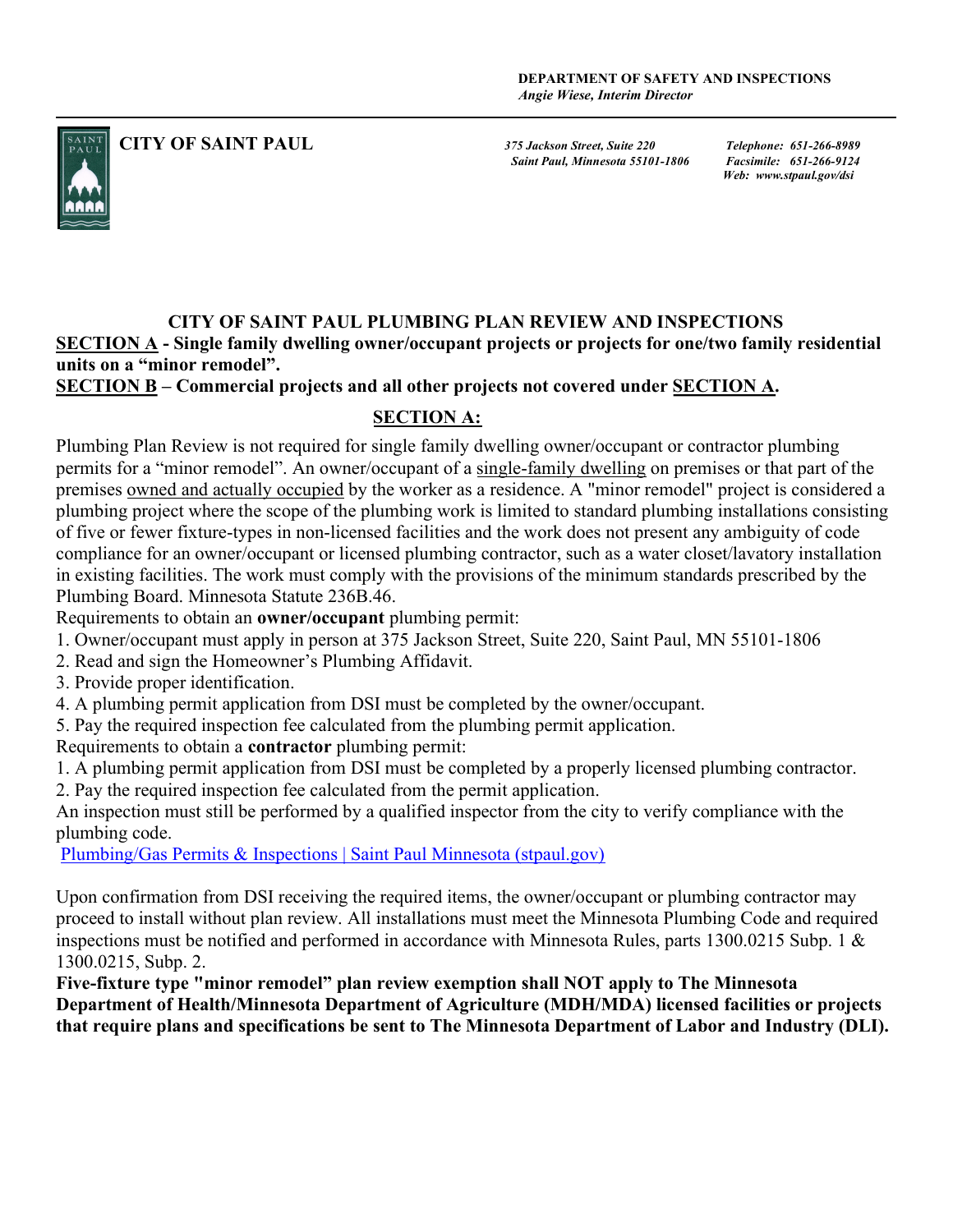## SECTION B:

#### Commercial projects and all other projects not covered under SECTION A.

Two sets of complete plumbing plans and specifications must be submitted directly to the City of Saint Paul Department of Safety and Inspections (DSI) Plumbing Section at 375 Jackson Street, Suite 220 for review along with the proper plumbing permit application and fees. Plumbing inspections will be performed by the City of Saint Paul DSI Plumbing Inspectors. A copy of the plan that was submitted for review and approval shall be on site with the approved set of construction documents to allow the installer to install according to the approved plan and to assist the inspector to verify installation according to the approved plan.

Construction shall not proceed except in accordance with an approved set of construction plans.

Two complete plumbing plan submittals must include the following:

 Utility Site Plan: Show the building, service lines, well and septic system locations on the property. If no new service connections will be installed, include a statement.

 $\Box$  Floor Plan: Show all fixture locations, all horizontal drainage pipe locations and all pipe sizes for new plumbing.

 $\Box$  Roof Plan: Show the location of roof drains and the roof area served by each roof drain. If no internally piped roof rain will be installed, include a statement.

 $\Box$  Water Riser Diagrams: Isometric drawings of the water supply system showing all pipe sizes and all fixtures.

 $\Box$  Soil, Waste and Vent Riser Diagrams: Isometric drawings of the waste and vent system showing pipe sizes and fixtures.

 $\Box$  Plumbing Specifications: Include a list of the manufacturer and model numbers of the plumbing fixtures, a list of pipe materials including the quality standard (ANSI, ASTM, etc.), testing and disinfection procedures.

 $\Box$  Signature: The plans must be designed by either an engineer that is registered in the state of Minnesota, or by the licensed master plumber that will be installing the plumbing. Each sheet must be signed by the designer.

Upon confirmation from DSI receiving the required items and the contractor receiving an approved set of construction plans, the plumbing contractor may proceed to install. All installations must meet the Minnesota Plumbing Code and required inspections must be notified and performed in accordance with Minnesota Rules, parts 1300.0215 Subp. 1 & 1300.0215, Subp. 2.

The purpose of plan review is to check whether proposed projects will comply with the Minnesota Plumbing Code. If they do not, corrections will be made on the plan rather than to an actual installed plumbing system, saving time and expense. Specific items reviewed are adequate pipe sizing, proper pipe connections, approved pipe material, fixture specifications, and backflow prevention devices.

Be advised that incomplete submittal or inaccurate information will delay the request and/or the permitting application will be declined. In cases where the information provided on the permitting is not accurate or misleading and does not reflect the scope of "minor remodel" installation, a letter will be issued requesting an additional plan and/or information. Plans shall be submitted by a registered engineer. However, a master plumber may sign and submit plans for projects where they are performing the installation. The amount of time needed to review plans once they reach our office may vary depending on the number of plans submitted for review.

Plumbing/Gas Permits & Inspections | Saint Paul Minnesota (stpaul.gov)